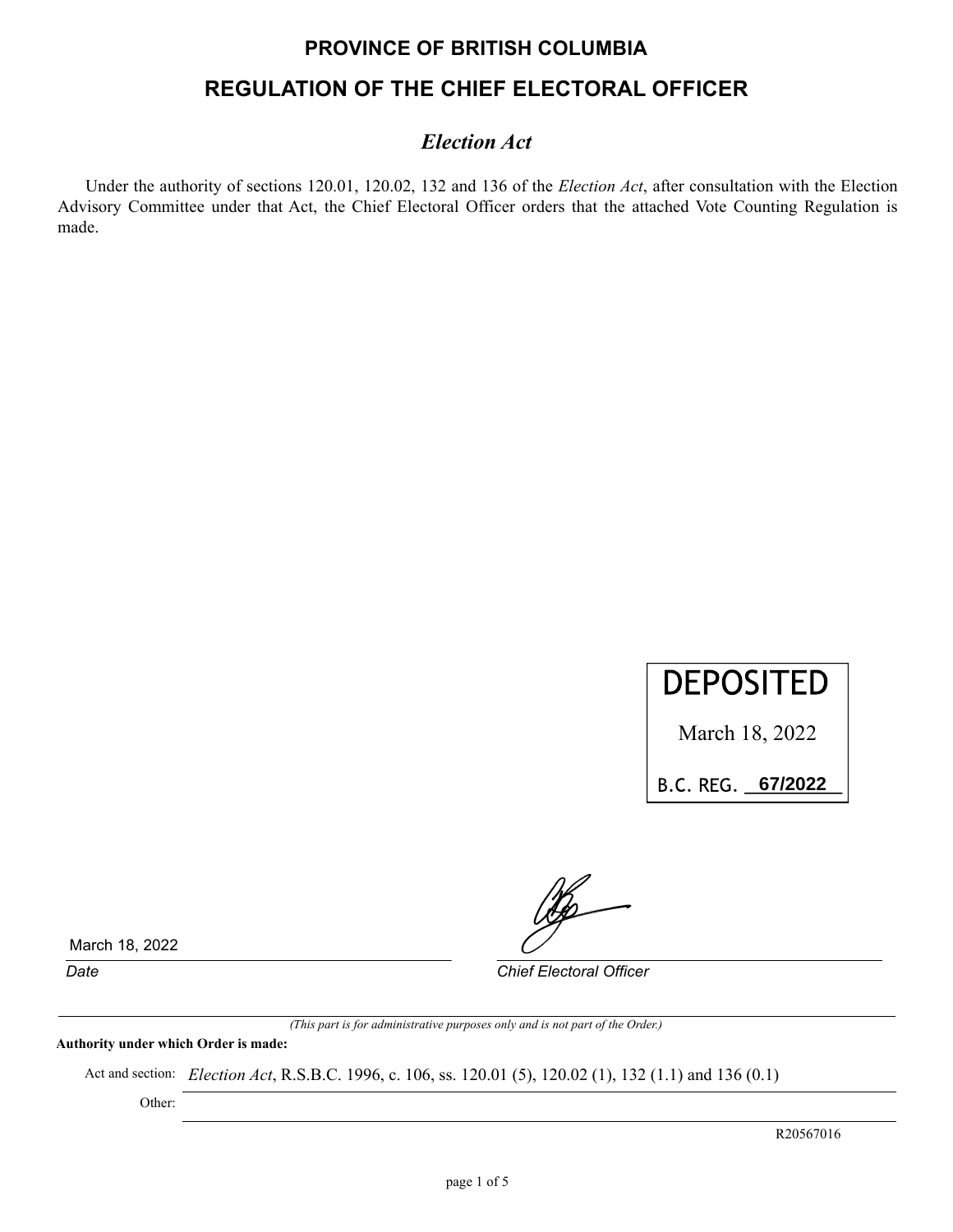## **VOTE COUNTING REGULATION**

#### *Contents*

- 1 Definitions
- 2 Circumstances in which transcription authorized during initial count
- 3 Transcription procedure
- 4 Objections during transcription
- 5 Quality assurance process to test accuracy of vote-counting equipment
- 6 Preparation of ballots for recount by district electoral officer
- 7 Recount by district electoral officer

#### **Definitions**

- **1** In this regulation:
	- **"Act"** means the *Election Act*;
	- **"transcribed ballot"** means a ballot onto which a voter's candidate choice is transcribed.

#### **Circumstances in which transcription authorized during initial count**

- **2** For the purposes of section 120.01 (5) (a) of the Act, an election official may transcribe a voter's candidate choice onto an ordinary ballot if
	- (a) the original ballot marked by the voter is any of the following:
		- (i) a write-in ballot that is to be included in the initial count;
		- (ii) an ordinary ballot that has been stored in an auxiliary compartment;
		- (iii) an ordinary ballot that is contained in a certification envelope if the chief electoral officer specifies, under section 115 (2) of the Act, that ballots contained in certification envelopes are to be included in the initial count,
	- (b) the original ballot marked by the voter is not required to be rejected under section 123 of the Act,
	- (c) the voter is not present, and
	- (d) at least one other election official is present during the transcription.

#### **Transcription procedure**

- **3** (1) For the purposes of sections 120.01 (5) (b) and 132 (1.1) of the Act, an election official must, when transcribing a voter's candidate choice,
	- (a) mark the original ballot marked by the voter and the ballot onto which the voter's candidate choice is to be transcribed so that
		- (i) the ballots can be identified as a unique pair, and
		- (ii) the ballot onto which the voter's candidate choice is transcribed can be distinguished from the original ballot marked by the voter,
	- (b) mark the ballot onto which the voter's candidate choice is to be transcribed with the voter's candidate choice, and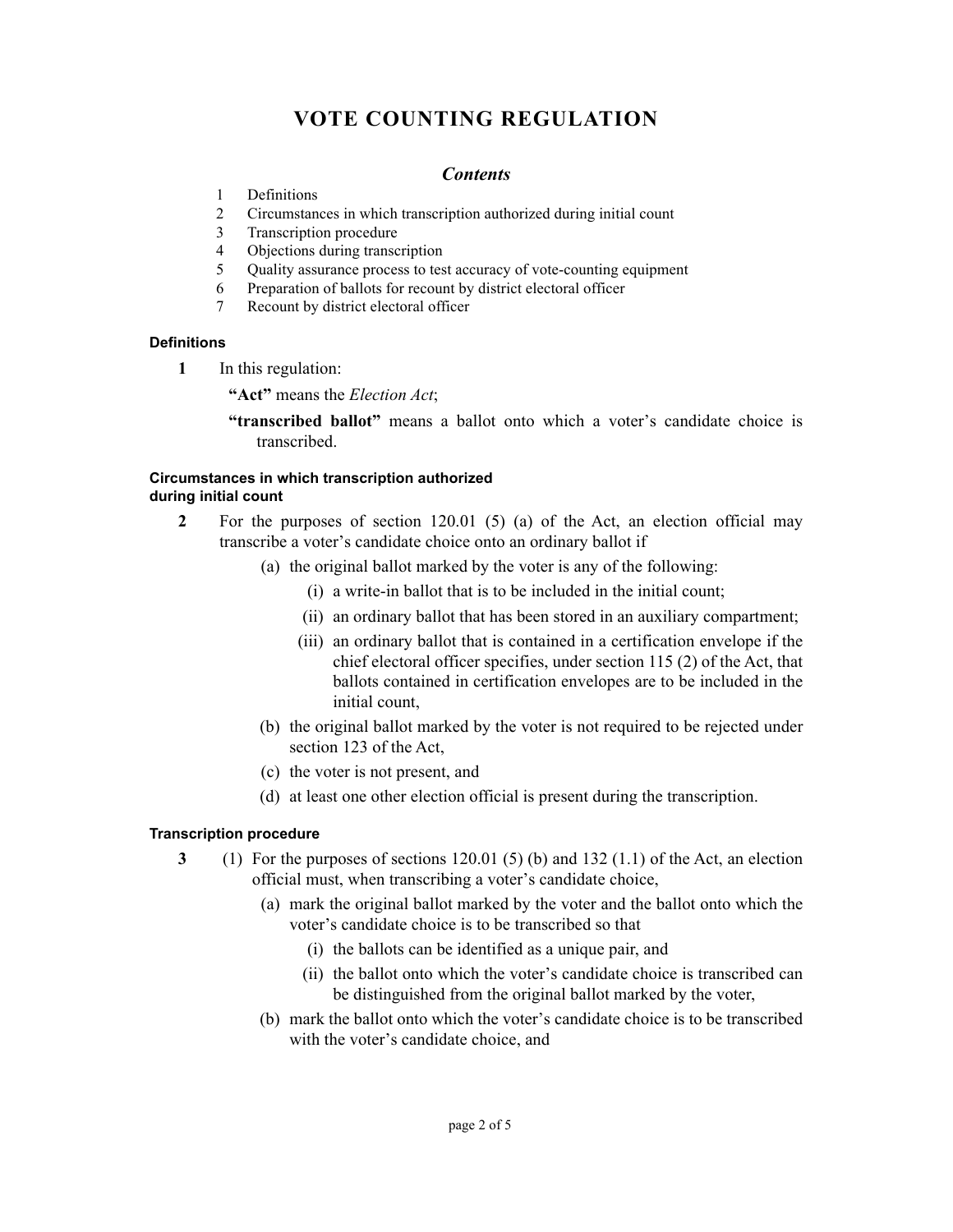- (c) display the pair of ballots so that any candidates and candidate representatives present are able to see how the ballots are marked.
- (2) Following transcription, the election official must
	- (a) insert the transcribed ballot into the vote-counting equipment, and
	- (b) place the original ballot marked by the voter into an envelope labelled to indicate that
		- (i) the envelope contains original ballots marked by voters, and
		- (ii) the voters' candidate choices on the ballots have been transcribed.

#### **Objections during transcription**

- **4** (1) A candidate or candidate representative may object to a mark made by an election official under section 3 (1) (b).
	- (2) An objection must be made at the time the pair of ballots is displayed under section  $3(1)(c)$ .
	- (3) The decision of the election official responsible regarding the mark made under section 3 (1) (b) may not be challenged except as provided in this section, and the interpretation of the voter's intent may be changed only by the district electoral officer under section 136 of the Act on the final count or on a judicial recount under Division 3 of Part 7 of the Act.
	- (4) If a ballot is subject to an objection under this section, the election official responsible must
		- (a) record the objection on the form specified by the chief electoral officer, numbering each objection with a sequential number, and
		- (b) mark and initial the assigned number
			- (i) on the back of the original ballot marked by the voter, and
			- (ii) on the back of the transcribed ballot.

#### **Quality assurance process to test accuracy of vote-counting equipment**

- **5** (1) For the purposes of section 120.02 (1) of the Act, a quality assurance process is established, consisting of both of the following:
	- (a) a logic and accuracy test undertaken in accordance with subsection (2) and, if applicable, subsection (3) of this section;
	- (b) a count of ballots, without using vote-counting equipment, undertaken in accordance with subsections (4) and (5) of this section.
	- (2) An election official must, in the presence of at least one other election official, undertake a logic and accuracy test of at least one piece of vote-counting equipment that was used in the electoral district during the initial count by
		- (a) using the vote-counting equipment to count the ballots in a set of marked test ballots, and
		- (b) comparing the following records:
			- (i) the record in paper format that is produced by the vote-counting equipment under paragraph (a);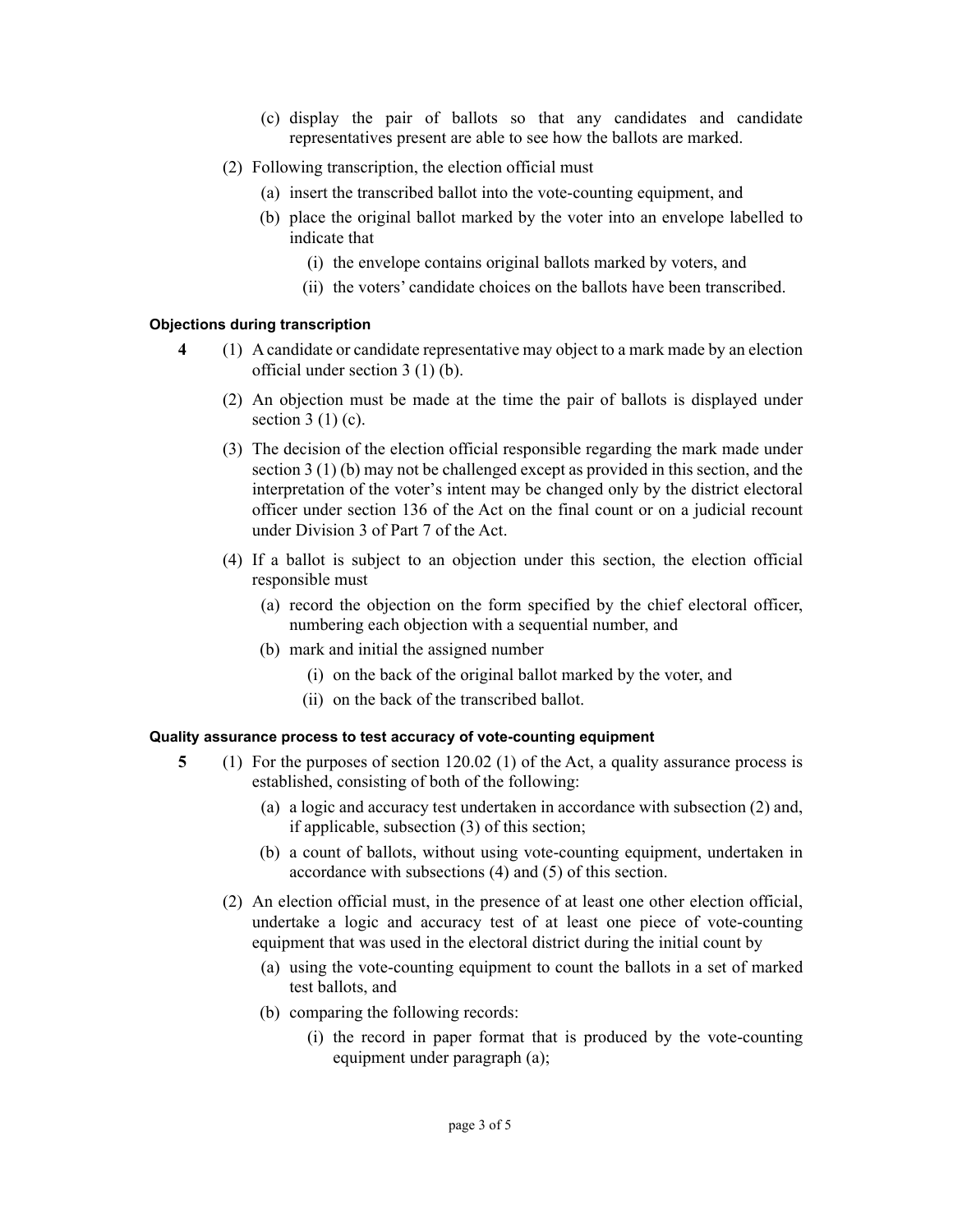- (ii) a written record that was prepared for the set of test ballots that indicates the number of votes accepted for each candidate and the number of ballots rejected.
- (3) If the chief electoral officer specifies under section 115 (2) of the Act that ballots contained in certification envelopes are to be included in the initial count, the logic and accuracy test must be undertaken on at least one piece of vote-counting equipment used to count the votes on ballots contained in certification envelopes.
- (4) For the purposes of subsection (1) (b), an election official must select at least one piece of vote-counting equipment and follow the procedure described in subsection (5) to count the ballots that were counted using that piece of votecounting equipment.
- (5) The election official must, in the presence of at least one other election official,
	- (a) remove the ballots to be counted from each ballot box,
	- (b) without using vote-counting equipment, consider the ballots in accordance with section 122 of the Act and count the number of votes accepted for each candidate and the number of ballots rejected,
	- (c) compare the results of the count under paragraph (b) with the record in paper format produced during the initial count by the piece of vote-counting equipment selected under subsection (4),
	- (d) return the ballots to each ballot box, and
	- (e) reseal each ballot box.
- (6) The quality assurance process must be undertaken in each electoral district, and the results must be reported to the chief electoral officer.

#### **Preparation of ballots for recount by district electoral officer**

- **6** (1) If a district electoral officer who is to conduct a recount under section 136 of the Act determines that ballots considered during the initial count in another electoral district, or at the office of the chief electoral officer, are to be considered during the recount, the district electoral officer who is to conduct the recount must request the ballots from the district electoral officer for that other electoral district or from the chief electoral officer, as applicable.
	- (2) On receiving a request under subsection (1), the district electoral officer or chief electoral officer, as applicable, must
		- (a) notify candidates and registered political parties that have endorsed candidates in the electoral district where the recount is to take place of the date and time when, and the place where, the procedure described in paragraph (b) will be carried out, and
		- (b) assign an election official to do the following:
			- (i) remove the requested ballots from the ballot box;
			- (ii) make a copy of each requested ballot on coloured paper;
			- (iii) note the following on the back of each copy:
				- (A) the date;
				- (B) that the copy was made for the purpose of a recount;